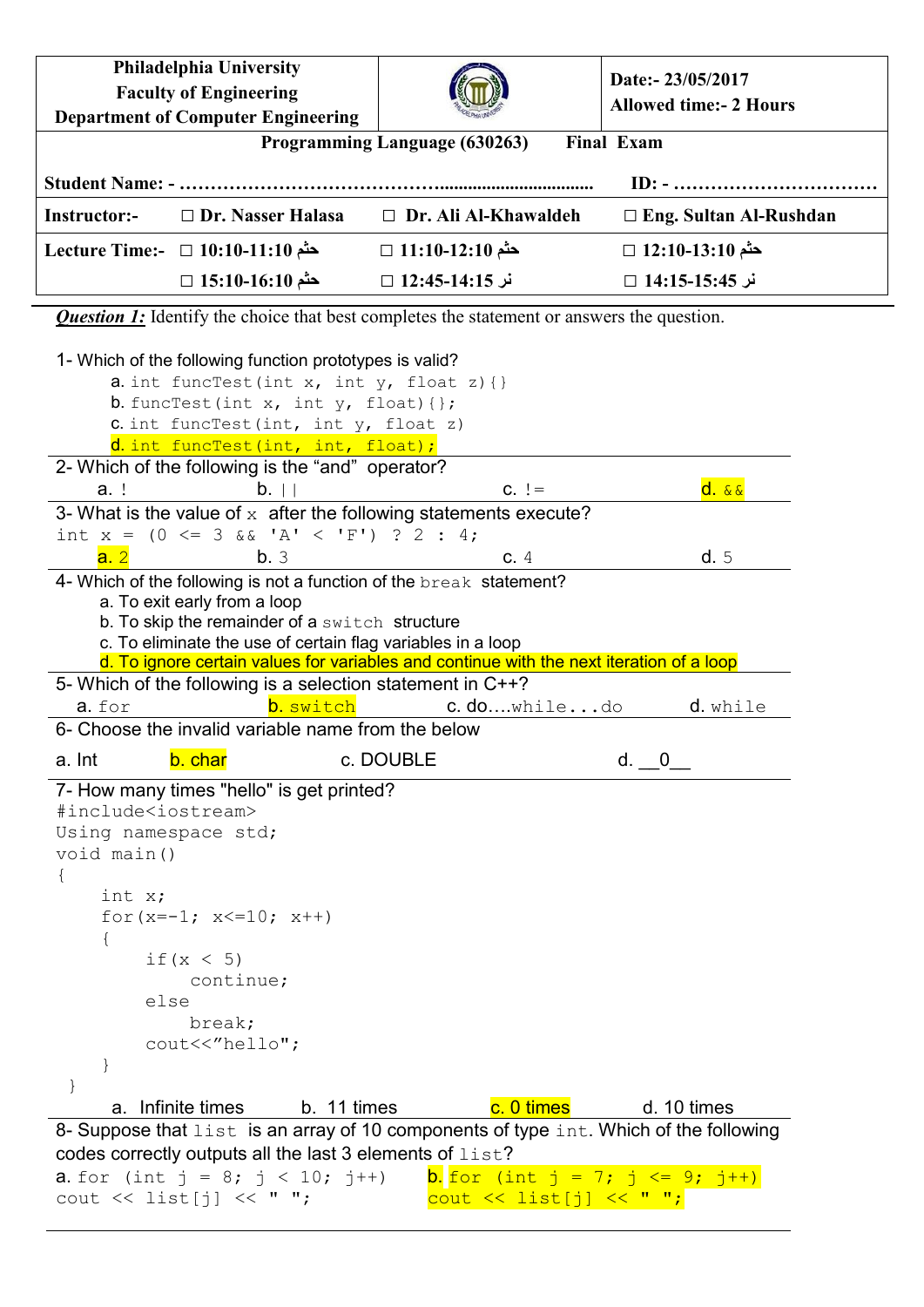| <b>C.</b> for (int $j = 8$ ; $j \le 10$ ; $j++)$ <b>d.</b> for (int $j = 7$ ; $j \le 10$ ; $j++)$                                   |                                  |
|-------------------------------------------------------------------------------------------------------------------------------------|----------------------------------|
| cout $\langle \cdot \rangle$ list[j] $\langle \cdot \rangle$ "; cout $\langle \cdot \rangle$ list[j] $\langle \cdot \rangle$ ";     |                                  |
| 9- Which of the following correctly declares and initializes alpha to be an array of four                                           |                                  |
| rows and three columns and the component type is int?                                                                               |                                  |
| <b>a</b> . int alpha[4][3] = {{0,1,2,3}, {1,2,3,4}, {2,3,4,5}};                                                                     |                                  |
| <b>b</b> . int alpha[3][4] = {{0,1,2,3}, {1,2,3,4}{2,3,4,5}};                                                                       |                                  |
| <b>C.</b> int alpha[4][3] = {{0,1,2}, {1,2,3}, {2,3,4}, {3,4,5}};                                                                   |                                  |
| <b>d</b> . int alpha[3][4] = $\{0, 1, 2, 1, 2, 3, 2, 3, 4, 3, 4, 5\}$ ;                                                             |                                  |
|                                                                                                                                     |                                  |
| 10- Consider the following recursive function.                                                                                      |                                  |
| int Fun(int num)                                                                                                                    |                                  |
| if (num $\ge$ 10)                                                                                                                   |                                  |
| return $(num+2)$ ;                                                                                                                  |                                  |
| else                                                                                                                                |                                  |
| return $(num+3)$ ;                                                                                                                  |                                  |
| $\mathcal{F}$                                                                                                                       |                                  |
| What is the output of the following statement cout $\lt\lt$ Fun (Fun (8)) $\lt\lt$ endl;                                            |                                  |
| b.11<br>a.10<br>c. 12                                                                                                               | d. 13                            |
| <b>Question 2:</b> Find the output of the following programs:                                                                       |                                  |
| int $n = 4$ , $k = 2$ ;                                                                                                             | 12                               |
| cout $<< n--*++k<< end1;$                                                                                                           | 3                                |
| cout $<< n <<$ endl;<br>cout $\langle n/2*3+k++\langle n/2; n/2k\rangle$                                                            | $\overline{6}$                   |
| cout << k << endl;                                                                                                                  | $\overline{4}$                   |
| int $n = 4$ ;                                                                                                                       | 3                                |
| while $(n > 1)$                                                                                                                     | $\overline{2}$                   |
| cout $<<$ --n $<<$ endl;<br>cout $\lt\lt$ n $\lt\lt$ endl;                                                                          | $\overline{1}$<br>$\overline{1}$ |
| int i = 5, j = 6, k = 7, n = 3;                                                                                                     |                                  |
| bool $a=(i>5)$   $(j>0)$ & $(k!=7)$ ;                                                                                               | $\overline{0}$                   |
| bool $b=(n == i)     (!(k == j))$                                                                                                   | $\overline{1}$                   |
| cout $\langle \langle a \langle \langle \rangle \rangle \rangle$ and $\langle \langle a \rangle \rangle$<br>int $f = 0$ , $c = 5$ ; |                                  |
| if (!f $&c == 0$ )                                                                                                                  |                                  |
| $\mathcal{L}$                                                                                                                       |                                  |
| cout << "true" << endl;<br>$c = 3:$                                                                                                 |                                  |
| $\mathbb{F}$                                                                                                                        | False                            |
| else                                                                                                                                | $C = 8$                          |
| $\{$                                                                                                                                |                                  |
| cout<<"false"< <endl;<br><math>c+=3;</math></endl;<br>                                                                              |                                  |
| $\mathcal{F}$                                                                                                                       |                                  |
| cout $\ll$ "c = " $\ll$ c $\ll$ endl;                                                                                               |                                  |
| const int $L = 10$ ;<br>char m[L]={'h','e','l','l','o','w','o','r','l','d'};                                                        |                                  |
| for $(int i=4; i< L; i+=3)$                                                                                                         | $\mathbf{r}$                     |
| cout $\lt\lt m[i] \lt\lt end;$                                                                                                      |                                  |
| int $fun2(int b, int c)$                                                                                                            |                                  |
| int $y=b+c$ ;<br>$\left\{ \right.$<br>return y;                                                                                     |                                  |
|                                                                                                                                     |                                  |
| int fun(int $a$ , int $b$ , int $c$ )                                                                                               |                                  |
| int $x$ ;<br>$\left\{ \right.$                                                                                                      |                                  |
| $x=fun2(b,c);$<br>$x=a/x;$                                                                                                          | 9                                |
| return x;                                                                                                                           |                                  |
| $\mathcal{F}$                                                                                                                       |                                  |
| void main()                                                                                                                         |                                  |
| cout $<<$ fun(12, 9, 5) $<<$ endl;                                                                                                  |                                  |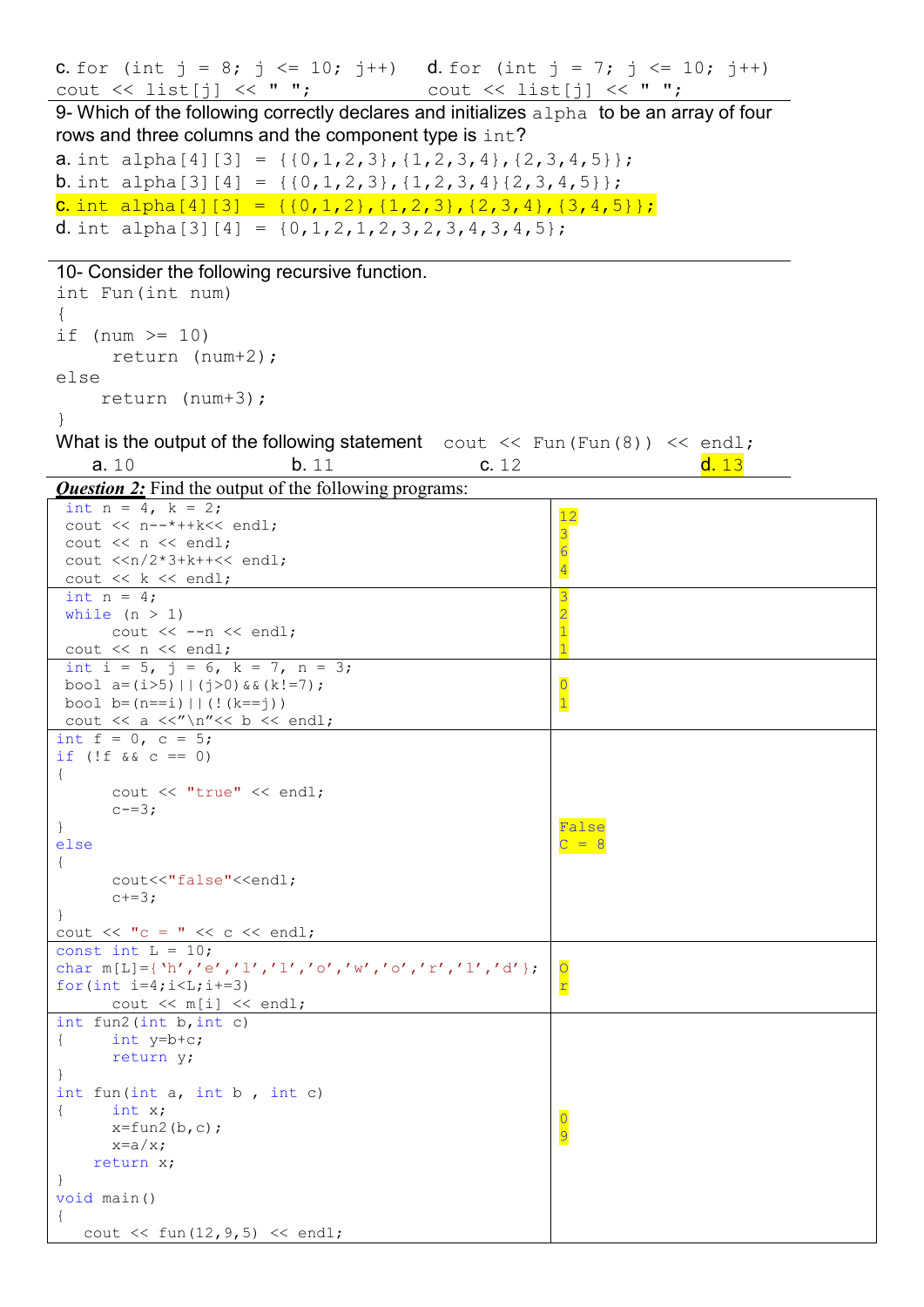| cout $\lt\lt$ fun2(5,4) $\lt\lt$ endl;                                    |                |
|---------------------------------------------------------------------------|----------------|
|                                                                           |                |
| int mod(int x, int y)                                                     |                |
| $\{$                                                                      |                |
| return (x%y);                                                             |                |
| $\}$                                                                      | $\overline{4}$ |
| void main()                                                               | $\overline{2}$ |
| $\{$                                                                      |                |
| for $(int i=4; i<10; i+=3)$                                               |                |
| $\text{cout} \leq \text{mod}(i, 5) \leq \text{endl};$                     |                |
|                                                                           |                |
| int $x = 1$ , $y = 4$ ;                                                   |                |
| if $(x > = 1)$                                                            |                |
| if $(y \leq 4)$                                                           |                |
| $x++;$<br>$\left\{ \right.$                                               |                |
| $y--;$                                                                    |                |
| $\mathcal{F}$                                                             |                |
| else                                                                      |                |
| $\left\{ \right.$                                                         | $\frac{2}{3}$  |
| $X = -7$                                                                  |                |
| $Y++$ ;                                                                   |                |
|                                                                           |                |
| else                                                                      |                |
| $y+=10;$                                                                  |                |
| cout $\langle x \times x \rangle$ " $\langle x \times y \rangle$ endl;    |                |
| int $x=17$ ;                                                              |                |
| switch(x%7)                                                               |                |
| $\left\{ \right.$                                                         |                |
| case 1:                                                                   |                |
| case 2:                                                                   |                |
| cout< <x%2<<endl;< td=""><td></td></x%2<<endl;<>                          |                |
| break;                                                                    |                |
| case 3:                                                                   | $\overline{2}$ |
| cout< <x%3<<endl;< td=""><td><math>\overline{1}</math></td></x%3<<endl;<> | $\overline{1}$ |
| case 4:                                                                   |                |
| cout< <x%4<<endl;< td=""><td></td></x%4<<endl;<>                          |                |
| break;                                                                    |                |
| case 5:                                                                   |                |
| case 6:                                                                   |                |
| cout< <x%5<<endl;< td=""><td></td></x%5<<endl;<>                          |                |
|                                                                           |                |
| int $d = 7$ ;                                                             |                |
| do                                                                        |                |
|                                                                           | 6<br>5         |
| { cout<<--d< <endl;< td=""><td></td></endl;<>                             |                |
| $\}$ while $(d>5)$ ;                                                      |                |
| <b>Question 3:</b> Find error(s) in the following codes                   |                |
|                                                                           |                |
| Code                                                                      | Correction     |
| $A[5] = \{3; 5; 6; 4; 1\}$<br>int                                         |                |
| for(int $i=0; i<=5; i++)$                                                 |                |
| $A[i]+=5;$<br>$\{$                                                        |                |
|                                                                           |                |
| }                                                                         |                |
| char $x; =?$                                                              |                |

| while $(x < 7)$ ;<br>cout< <power(x,3)<<endl;<br><math>x+=1;</math></power(x,3)<<endl;<br> |  |
|--------------------------------------------------------------------------------------------|--|
|                                                                                            |  |
| int A[2][3]={{1,2,3,4},{4,1,2,3}};                                                         |  |
| for (int $i=0$ ; $i<3$ ; $i++$ )                                                           |  |
|                                                                                            |  |

 $if('c' < x & & x < 't')$ 

double x=1;

<mark>E</mark>lse

cout<<x%2<<endl;

cout<<x%3<<endl;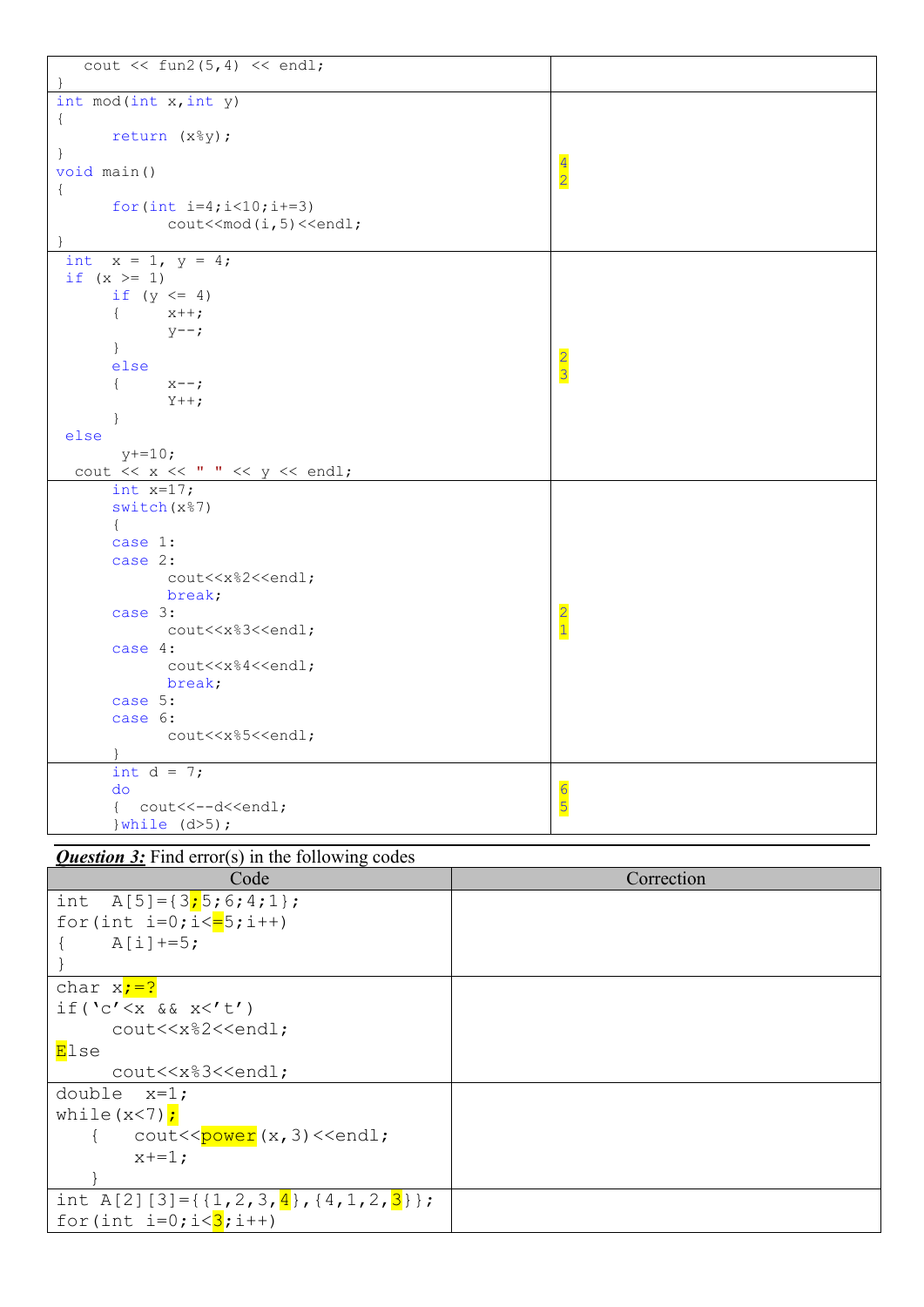| for (int $j=0; j<2; j++)$         |           |
|-----------------------------------|-----------|
| $\text{cout} \le \text{A[i][j]},$ |           |
| float fun(int $x$ )               | Return a; |
| float $a = (x * 5.0 + 3.0) / x;$  |           |
|                                   |           |
| void<br>main()                    |           |
|                                   |           |
| cout << fun $(5, 4)$ ;            |           |
|                                   |           |

*Question 4:* Perform the following tasks assume all variables are probably declared and initialized.

```
Rewrite the following using for
statements
int sum=0, x=1;
do 
{
   sum += x * x;
   x++;\}while(x <= 5);
                                      int sum=0, x=1;
                                      for(x=1; x<=5; x++)sum+=x*x;
Rewrite the following using 
switch statements
char ch='V';
if(ch>='A'&&ch<='C')
    cout<<"statement 1"<<endl;
else
   if(ch=='X'||ch=='Y'||ch=='Z')
      cout<<"statement 2"<<endl;
    else
       cout<<"statement 3"<<endl;
                                      char ch='V';
                                      Switch(ch)
                                      {
                                      case a:
                                      case b:
                                      case c: cout<<"statement 1"<<endl;
                                      break;
                                      case x:
                                      case y:
                                      case z: cout<<"statement 2"<<endl;
                                      break;
                                      default: cout<<"statement 3"<<endl;
                                      }
Define a one dimension array of 
type integer that contains 15 
elements and initialize it using
A[i] = 3^i where i is the index of
the element in the array.
                                      int a[15];
                                      for(int i=0; i<15; i++)a[i] = pow(3,i);
```
*Question 5:* Write a program that perform the following tasks:

- 1- Define a function called calc\_avg that calculate the average of three double numbers and return their average.
- 2- Define the following function

double calc stdv(double x,double y,double z,double m) that calculate and returns the sd value using the following equation.

$$
sd = \sqrt{\frac{(x-m)^2 + (y-m)^2 + (z-m)^2}{3}}
$$

3- Write the main function which will ask the user to enter 3 real numbers then it will call calc\_avg to calculate the average of the three numbers entered by the user, then it will call the calv\_stdv to calculate the standard deviation of the three numbers, then it will display the average and standard deviation on the screen.